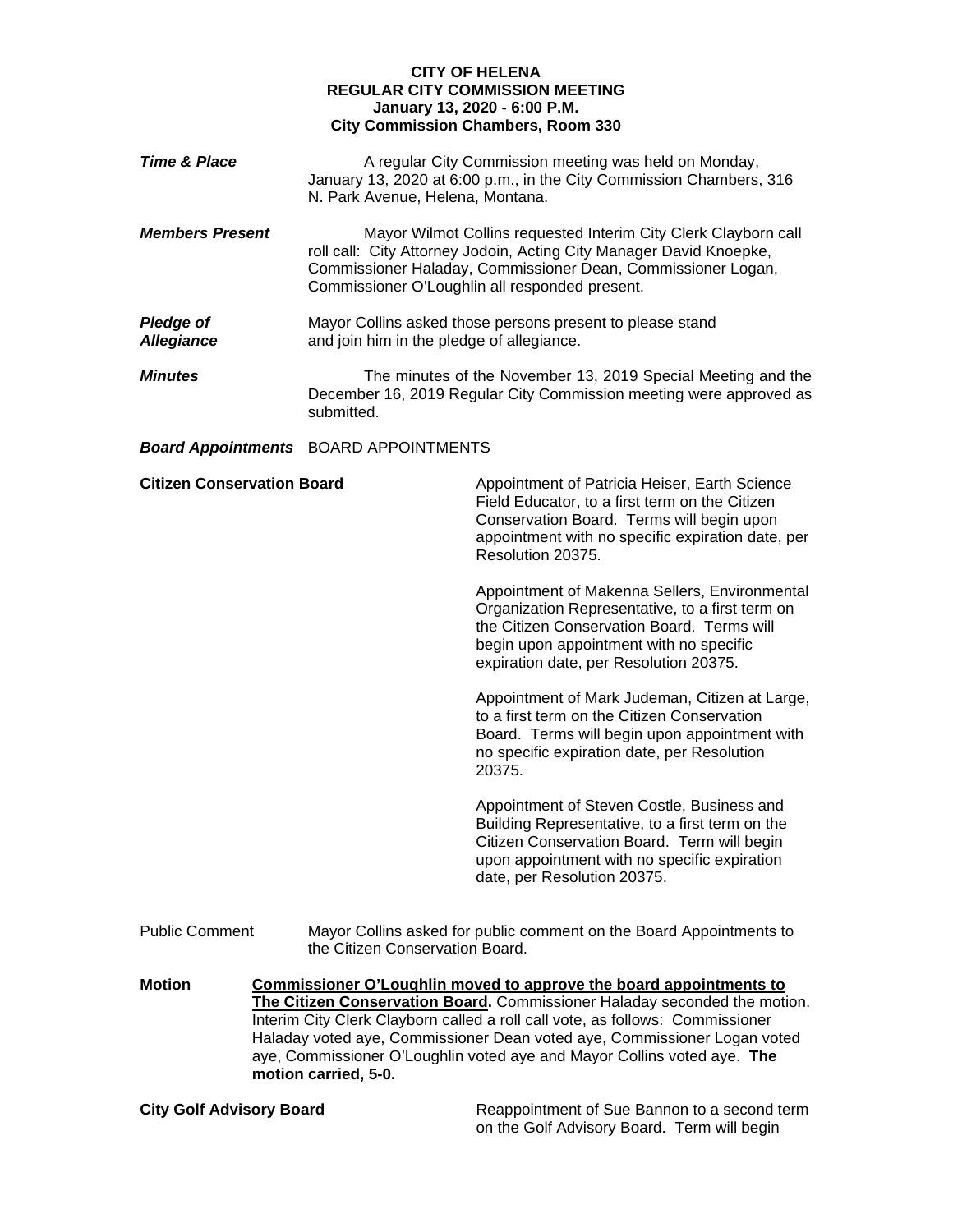upon appointment and expire on October 31, 2023

Reappointment of Judy Reddy to a second term on the Golf Advisory Board. Term will begin upon appointment and expire on October 31, 2023

Appointment of Jack Gregg, as City Staff member representative on Golf Advisory Board. Term will begin upon appointment and expire on October 31, 2023.

## **Motion Commissioner Haladay moved to approve the board appointments to the Golf Advisory Board.** Commissioner O'Loughlin seconded the motion. Interim City Clerk Clayborn called a roll call vote, as follows: Commissioner Haladay voted aye, Commissioner Dean voted aye, Commissioner Logan voted aye, Commissioner O'Loughlin voted aye and Mayor Collins voted aye. **The motion carried, 5-0.**

**City-County Planning Board Appointment of Quinlan O'Connor to a first term** on the City-County Planning Board. First term will begin upon appointment and expire on September 1, 2022.

> Appointment of Dr. Gregory Thomas, to a first term on the City-County Planning Board. First term will begin upon appointment and expire on September 1, 2022.

**Motion Commissioner Logan moved to approve the board appointments to The City- County Planning Board.** Commissioner O'Loughlin seconded the motion. Interim City Clerk Clayborn called a roll call vote, as follows: Commissioner Haladay voted aye, Commissioner Dean voted aye, Commissioner Logan voted aye, Commissioner O'Loughlin voted aye and Mayor Collins voted aye. **The motion carried, 5-0**.

**City-County Library Board Appointment of Judy Meadows to a first term on** the City-County Library Board. First term will begin upon appointment and expire on January 1, 2025

**Motion Commissioner Dean moved to approve the board appointment to the City-County Library Board.** Commissioner Logan seconded the motion. Interim City Clerk Clayborn called a roll call vote, as follows: Commissioner Haladay voted aye, Commissioner Dean voted aye, Commissioner Logan voted aye, Commissioner O'Loughlin voted aye and Mayor Collins voted aye. **The motion carried, 5-0.**

*Consent Agenda* CONSENT AGENDA:

- A. Claims
- B. Final passage of Ordinance No. 3278 increasing lot coverage in the R-1 (Residential) and R-2 (Residential) Zoning Districts; increasing maximum building height in the R-1 (Residential), R-2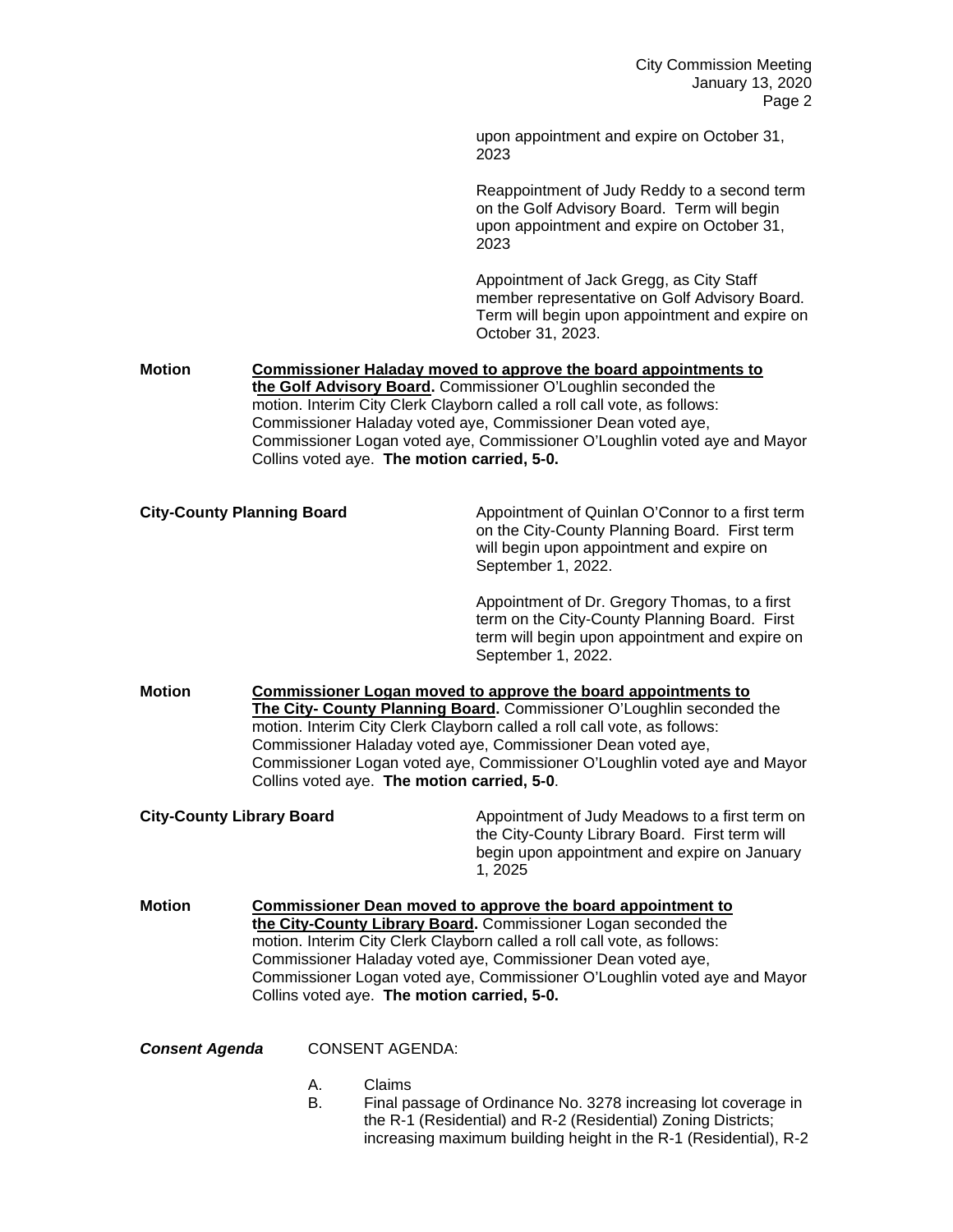|                                              |         | (Residential), R-3 Residential), R-4 (Residential-Office), and B-2<br>(General Commercial) Zoning Districts; and eliminating minimum<br>lot sizes for multiple dwelling units in the R-3, R-4/R-O Zoning<br>Districts by amending Chapter 4 of Title 11 of the Helena City<br>Code.                                                                                                                 |
|----------------------------------------------|---------|-----------------------------------------------------------------------------------------------------------------------------------------------------------------------------------------------------------------------------------------------------------------------------------------------------------------------------------------------------------------------------------------------------|
|                                              | C.      | Final passage of Ordinance No. 3279 revising the Conditional<br>Use Permit (CUP) process by amending Chapter 3 of Title 11 of<br>the Helena City Code to provide better guidance for applicants<br>and decision makers.                                                                                                                                                                             |
|                                              | D.      | Resolution authorizing municipal elected officials to participate<br>in the employee benefits program                                                                                                                                                                                                                                                                                               |
|                                              |         | Acting City Manager Knoepke recommended approval of the<br>Consent agenda, Claims and items B - D.                                                                                                                                                                                                                                                                                                  |
| <b>Discussion</b>                            |         | Commissioner Dean requested item B and C. be removed from<br>the Consent Agenda and moved to Regular Items for more substantive<br>discussion. These items will now be considered Items E and F on the<br>Regular Agenda Items respectively.                                                                                                                                                        |
| <b>Public Comment</b>                        |         | Mayor Collins asked for public comment on the Consent Agenda,<br>items A and D. None was received.                                                                                                                                                                                                                                                                                                  |
| <b>Motion</b>                                |         | <b>Commissioner O'Loughlin moved to approve the claims and</b><br>consent agenda items D. Commissioner Haladay seconded the<br>motion. Interim City Clerk Clayborn called a roll call vote, as follows:<br>Commissioner Haladay voted aye, Commissioner Dean voted aye,<br>Commissioner Logan voted aye, Commissioner O'Loughlin voted aye<br>and Mayor Collins voted aye. The motion carried, 5-0. |
| <b>City Commissioners</b>                    |         | <b>Communications from COMMUNICATIONS/PROPOSALS FROM CITY COMMISSIONERS</b><br>None.                                                                                                                                                                                                                                                                                                                |
| <b>Report of the City</b><br><b>Attorney</b> |         | REPORT OF THE CITY ATTORNEY<br>City Attorney Jodoin stated there was nothing to report.                                                                                                                                                                                                                                                                                                             |
| <b>Litigation Strategy</b>                   |         | <b>LITIGATION STRATEGY</b><br>City Attorney Jodoin stated there was nothing to report.                                                                                                                                                                                                                                                                                                              |
| <b>Report of the City</b><br><b>Manager</b>  |         | REPORT OF THE CITY MANAGER<br>Acting City Manager Knoepke stated there was nothing to report.                                                                                                                                                                                                                                                                                                       |
| <b>Report from the</b>                       |         | REPORT FROM THE HELENA CITIZENS COUNCIL                                                                                                                                                                                                                                                                                                                                                             |
| <b>HCC</b>                                   | attend. | John Andrew form the Helena Citizens Council reported the<br>HCC would have the first meeting of the year on January 22, 2020. The<br>Mayor will swear in the entire Council. The meeting will include a meet<br>and greet and all members of the public and Commission are welcome to                                                                                                              |
| <b>Regular Items</b>                         |         | <b>REGULAR ITEMS</b>                                                                                                                                                                                                                                                                                                                                                                                |
|                                              | Α.      | CONSIDER FIRST PASSAGE OF AN ORDINANCE ADOPTING<br>BY REFERENCE THE STATE ADOPTED 2018 EDITIONS OF<br>THE INTERNATIONAL BUILDING CODE (IBC) ALONG WITH<br>APPENDIX CHAPTER C GROUP U, AGRICULTURAL<br>BUILDINGS, THE INTERNATIONAL RESIDENTIAL CODE<br>(IRC) ALONG WITH APPENDIX CHAPTER Q TINY HOUSES                                                                                              |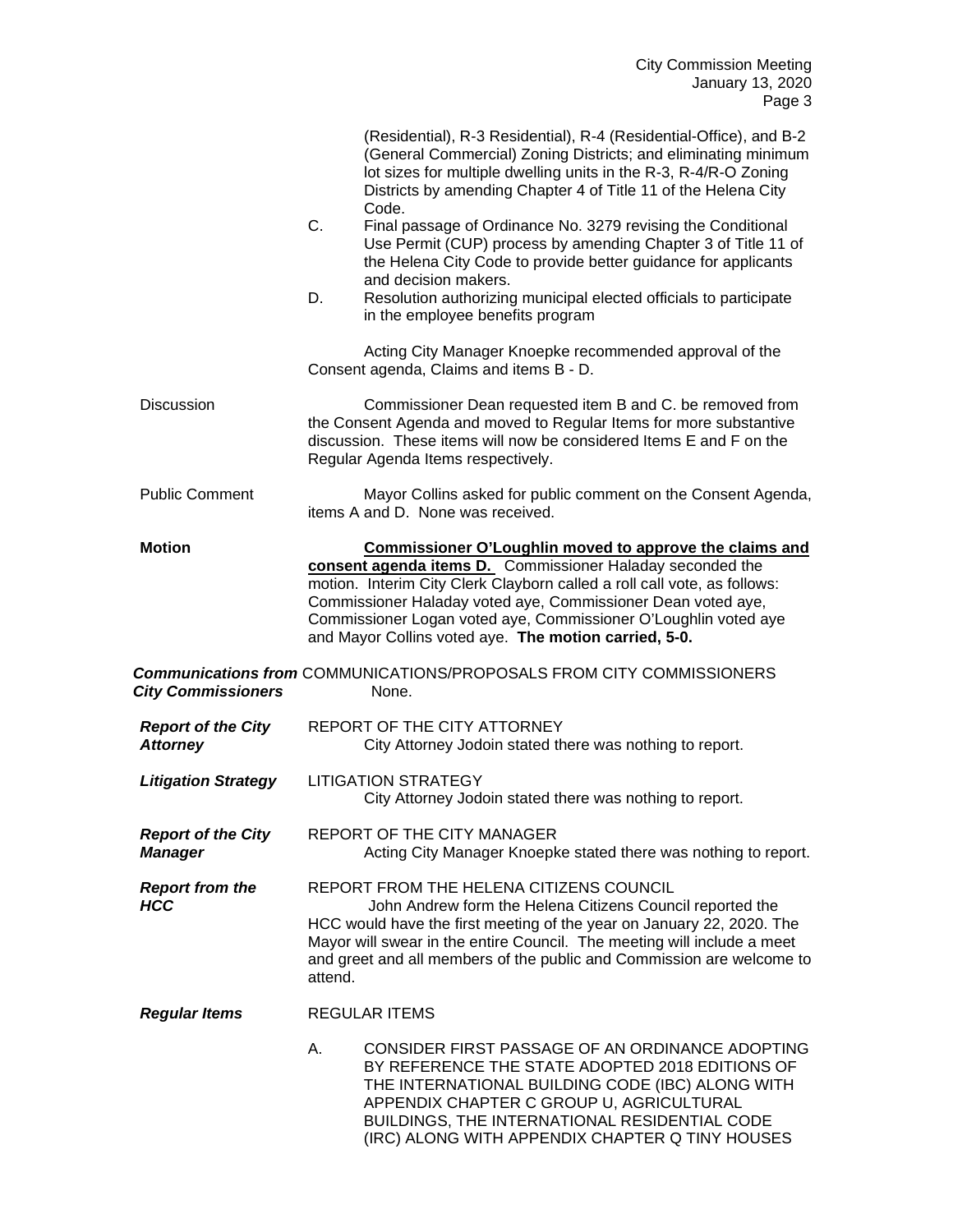AND APPENDIX CHAPTER S STRAWBALE CONSTRUCTION, THE INTERNATIONAL EXISTING BUILDING CODE (IEBC), INTERNATIONAL MECHANICAL CODE (IMC), INTERNATIONAL FUEL GAS CODE (IFGC), UNIFORM PLUMBING CODE (UPC) AND 2017 EDITION OF THE NATIONAL ELECTRICAL CODE (NEC) AND CLARIFYING PROVISIONS RELATING TO THE ADMINISTRATION AND ENFORCEMENT OF THESE CODES BY REPEALING CHAPTERS 2, 3, 4, 5, 7, AND 13, AMENDING CHAPTER 1, AND ADOPTING A REVISED CHAPTER 2 OF TITLE 3, HELENA CITY CODE.

Staff Report Community Development Director Haugen introduced Chief Building Official Kim Mack to report to the Commission on this agenda item. Ms. Mack reported currently the building construction related codes and related State mandated

amendments are in several chapters within Title 3 of the Helena City Code. Each chapter is representative of separate ordinances related to the adoption of building construction related codes.

Currently, the Building Division for the city of Helena is enforcing the 2012 editions of the IBC, IRC, IEBC, IMC, IFGC, UPC and the 2014 NEC. Effective December 7, 2019 the state of Montana Building Codes Program adopted new Administrative Rules of Montana (ARM) implementing the use of the above codes and mandating their adoption. ARM 24.301.202 requires the code adoption by certified local jurisdictions be the same as those adopted by the State and they have 90 days from December 4, 2019 to adopt this version of the codes. The codes as adopted by the State may not be altered and must be adopted by certified jurisdictions in the same editions with the same amendments as adopted by the State. Once the City has adopted the above codes, notification must be sent to the state informing them of the adoption and copies of the ordinances are to be sent to them.

MCA 7-5-108 requires when an ordinance is proposed for adoption that incorporates by reference the provisions of any code or amendments, the codes and amendments shall be available for public inspection and examination a minimum of 30 days prior to final adoption in the City Clerk's office.

The State deleted Section 116 – Unsafe Structures and Equipment in its entirety when they adopted the current edition of the IBC. This decision was based on an Attorney General's opinion and provision in Title 50, Chapter 60 MCA, that states the building and construction standards do not apply to existing building and equipment that become unsafe. The International Fire Code (IFC) has a comparable section, Section 111 – Unsafe Building, that does provide for the regulations of buildings or structures that have become unsafe. The enforcement of this section will begin with the Fire Department.

The purpose of the proposal is to present the above series of codes, as amended through the state of Montana, to the City Commission for first passage and set a hearing for February 24, 2020. City staff is recommending the proposed consolidation of all the building construction related codes into a single chapter and adopting by reference the amendments to the above stated codes required by the state.

The State of Montana has chosen not to adopt the 2018 International Energy Conservation Code (IECC) at this time to provide further discussion through public listening sessions throughout the state.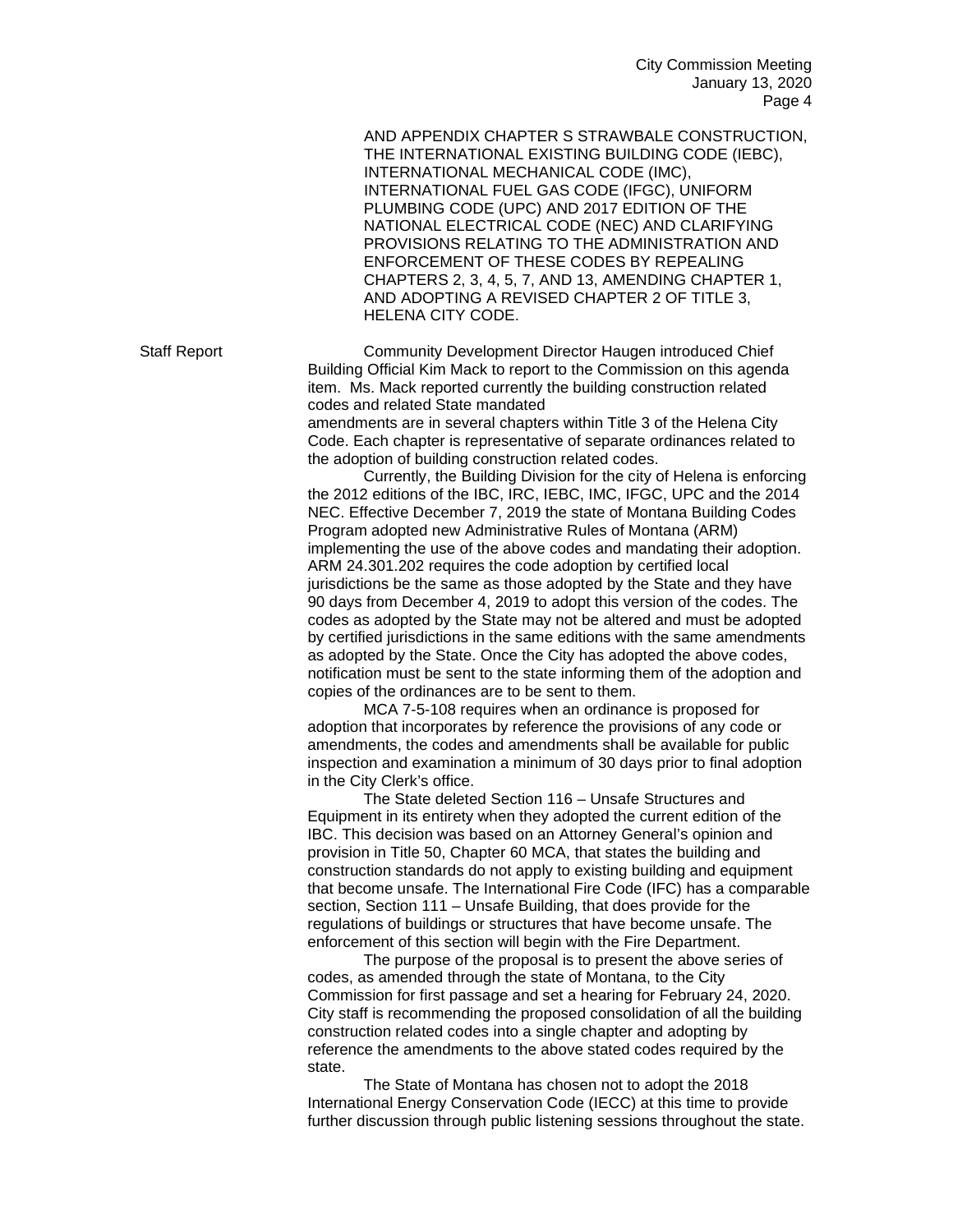We will bring the adoption of the 2018 IECC to the Commission at a later date.

The 2018 International Fire Code (IFC) is not being adopted at this time. The State's adoption of the IFC is through the State Fire Marshal's Office. That process has not been completed and will put forward to the Commission by the Fire Department at a later date.

The 2018 International Wildland-Urban Interface Code (IWUIC) is not being considered for adoption at this time. The city of Helena is engaging stakeholders and will bring forth a recommendation regarding the adoption of the WUI at a future date.

The 2018 International Swimming Pool and Spa Code (ISPSC) is not being considered for adoption by the City as it is currently being enforced by the Lewis and Clark County Public Health Department and DPHHS, along with several other pool codes. Having multiple agencies enforcing the same code may lead to multiple interpretations of provisions and confusion for the applicant.

Director Haugen recommended approval of first passage of an ordinance adopting by reference the State adopted 2018 editions of the International Building Code (IBC) along with appendix Chapter C – Group U, Agricultural Buildings, the International Residential Code (IRC) along with Appendix Chapter Q – Tiny Houses and Appendix Chapter S – Strawbale Construction, the International Existing Building Code (IEBC), International Mechanical Code (IMC), International Fuel Gas Code (IFGC), Uniform Plumbing Code (UPC) and 2017 edition of the National Electrical Code (NEC) and clarifying provisions relating to the administration and enforcement of these codes by repealing Chapters 2, 3, 4, 5, 7, and 13, amending Chapter 1, and adopting a revised Chapter 2 of Title 3, Helena City Code and to set a public hearing dated for February 24, 2020.

Public Comment Mayor Collins asked for public comment, none was received.

**Motion Commissioner O'Loughlin moved to approve the first passage of an ordinance adopting by reference the State adopted 2018 editions of the International Building Code (IBC) along with appendix Chapter C – Group U, Agricultural Buildings, the International Residential Code (IRC) along with Appendix Chapter Q – Tiny Houses and Appendix Chapter S – Strawbale Construction, the International Existing Building Code (IEBC), International Mechanical Code (IMC), International Fuel Gas Code (IFGC), Uniform Plumbing Code (UPC) and 2017 edition of the National Electrical Code (NEC) and clarifying provisions relating to the administration and enforcement of these codes by repealing Chapters 2, 3, 4, 5, 7, and 13, amending Chapter 1, and adopting a revised Chapter 2 of Title 3, Helena City Code and to set a public hearing dated for February 24, 2020.** Commissioner Haladay seconded the motion. Interim City Clerk Clayborn called a roll call vote, as follows: Commissioner Haladay voted aye, Commissioner Dean voted aye, Commissioner Logan voted aye, Commissioner O'Loughlin voted aye and Mayor Collins voted aye. **The motion carried, 5-0**

> B. CONSIDER A RESOLUTION AUTHORIZING PARTICIPATION IN THE BOARD OF INVESTMENTS OF THE STATE OF MONTANA SHORT TERM INVESTMENT POOL (STIP) AND AUTHORIZING THE EXECUTION AND DELIVERY OF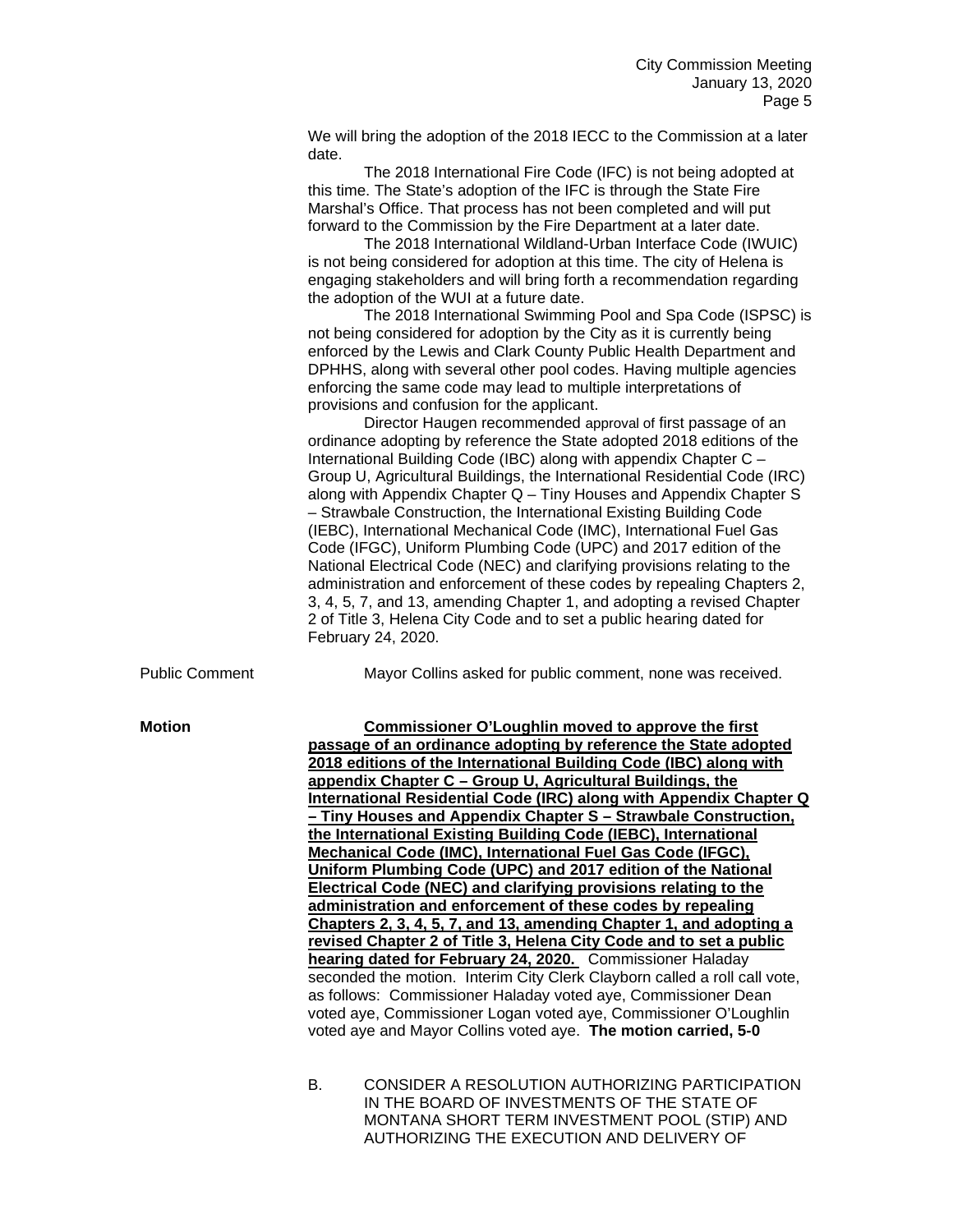## DOCUMENTS RELATED THERETO AND REPEALING RESOLUTION NO. 20448.

| <b>Staff Report</b>   | City Controller Liz Hirst reported On June 18, 2018, the<br>Commission passed Resolution 20448 authorizing participation in the<br>STIP program and appointing Glenn Jorgenson, Administrative Services<br>Director, as the City's authorized representative. His retirement requires<br>the City to pass a new resolution. Currently the City has \$52,250,851.71<br>in this investment pool.<br>Adopt the resolution authorizing the City of Helena to continue<br>participation in the Montana Board of Investment's investment pool<br>(STIP), and appointing Liz Hirst, Controller/Treasurer as Authorized<br>Representative, and authorizing the execution and delivery of documents<br>related thereto.                                                                                                                                                                                                                         |
|-----------------------|----------------------------------------------------------------------------------------------------------------------------------------------------------------------------------------------------------------------------------------------------------------------------------------------------------------------------------------------------------------------------------------------------------------------------------------------------------------------------------------------------------------------------------------------------------------------------------------------------------------------------------------------------------------------------------------------------------------------------------------------------------------------------------------------------------------------------------------------------------------------------------------------------------------------------------------|
| <b>Public Comment</b> | Mayor Collins asked for public comment. None was received                                                                                                                                                                                                                                                                                                                                                                                                                                                                                                                                                                                                                                                                                                                                                                                                                                                                              |
| <b>Motion</b>         | <b>Commissioner Dean moved to approve a resolution</b><br>authorizing participation in the Board of Investments of the State of<br>Montana Short Term Investment Pool, authorizing the execution<br>and delivery of documents related thereto, and repealing Resolution<br>20448. Commissioner Logan seconded the motion. Interim City Clerk<br>Clayborn called a roll call vote, as follows: Commissioner Haladay voted<br>aye, Commissioner Dean voted aye, Commissioner Logan voted aye,<br>Commissioner O'Loughlin voted aye and Mayor Collins voted aye. The<br>motion carried, 5-0                                                                                                                                                                                                                                                                                                                                               |
|                       | C.<br>CONSIDER A RESOLUTION OF INTENTION TO CREATE THE<br>BUSINESS IMPROVEMENT DISTRICT IN THE CITY OF<br>HELENA FROM AUGUST 11, 2020 UNTIL AUGUST 10, 2030.                                                                                                                                                                                                                                                                                                                                                                                                                                                                                                                                                                                                                                                                                                                                                                           |
| <b>Staff Report</b>   | Budget Analyst Chris Couey reported The City created the<br>Business Improvement District (BID) in August 2010. BID's have a life of<br>10 years according to State Law. There is not a specific renewal option<br>in State Law, but the BID may be recreated for another 10 years at the<br>will of the City Commission. State law requires we receive petitions from<br>owners of at least 60% of the area of the proposed district shown in the<br>attached "Exhibit A - Proposed BID Boundary." The BID staff collected<br>petitions equal to 70%. Electronic and hard copies of the signed petitions<br>are available in the Finance office. The current BID expires August 10,<br>2020. A resolution of intention was passed on December 16, 2019 and a<br>public hearing set for January 13, 2020. A notice of public hearing was<br>sent via mail to all property owners of record and published in the<br>Independent Record. |
| <b>Public Comment</b> | Mayor Collins asked for public comment.<br>Executive Director of the BID, Micky Zurcher spoke in favor of<br>the resolution and thanked the City Staff for all their help in the process.<br>Ms. Zurcher gave a summary of the process and statistics related to the<br>Petition.<br>Kevin Hamm, Big Sky pride, spoke in favor of the resolution and<br>stated the BID and Executive Director were great to work with.<br>Dave Galen, spoke in opposition to the BID and stated while he<br>spoke in opposition to this item tonight it was not directed at the BID<br>specifically, but Mr. Galen did express concern related to the<br>implementation of the Parking meters within the downtown area.                                                                                                                                                                                                                                |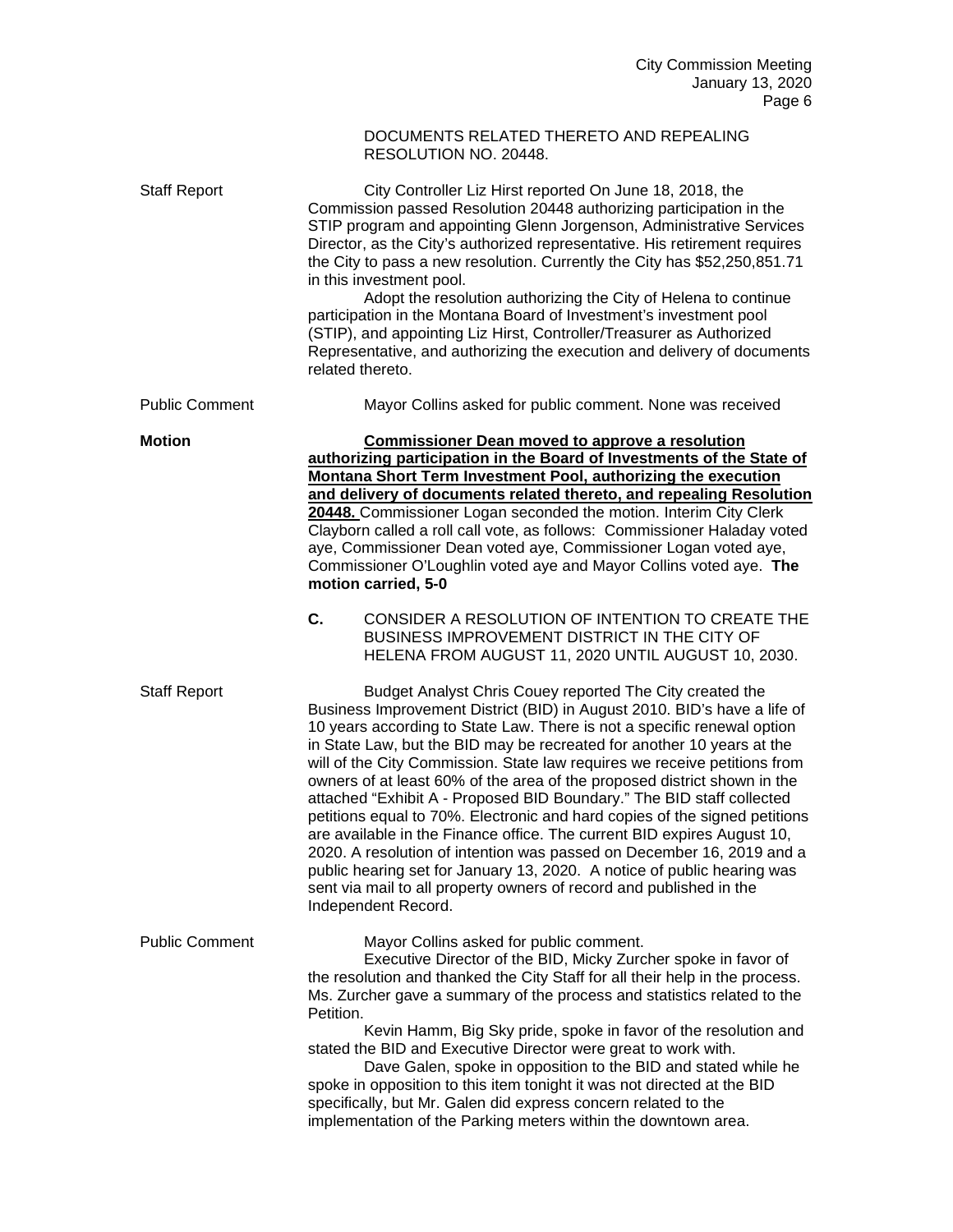| Discussion          | Commissioners Dean and Commissioner O'Loughlin both<br>thanked Ms. Zurcher and the BID for their efforts in gaining the<br>signatures for the petition.                                                                                                                                                                                                                                                                                                                                                                                                                                                                                                                                                                                                                                                                                                                                                                                                                                                                                                                                                                                                                                                                                                                                                                                                                                                                                                                                                                                                                                                                                                                                                                                                                                                                                                                                                                                                                                                                                                                                                                                                                                           |
|---------------------|---------------------------------------------------------------------------------------------------------------------------------------------------------------------------------------------------------------------------------------------------------------------------------------------------------------------------------------------------------------------------------------------------------------------------------------------------------------------------------------------------------------------------------------------------------------------------------------------------------------------------------------------------------------------------------------------------------------------------------------------------------------------------------------------------------------------------------------------------------------------------------------------------------------------------------------------------------------------------------------------------------------------------------------------------------------------------------------------------------------------------------------------------------------------------------------------------------------------------------------------------------------------------------------------------------------------------------------------------------------------------------------------------------------------------------------------------------------------------------------------------------------------------------------------------------------------------------------------------------------------------------------------------------------------------------------------------------------------------------------------------------------------------------------------------------------------------------------------------------------------------------------------------------------------------------------------------------------------------------------------------------------------------------------------------------------------------------------------------------------------------------------------------------------------------------------------------|
|                     | Commissioner Haladay stated for the record he would recuse<br>himself from the vote.                                                                                                                                                                                                                                                                                                                                                                                                                                                                                                                                                                                                                                                                                                                                                                                                                                                                                                                                                                                                                                                                                                                                                                                                                                                                                                                                                                                                                                                                                                                                                                                                                                                                                                                                                                                                                                                                                                                                                                                                                                                                                                              |
| <b>Motion</b>       | <b>Commissioner Logan moved to approve a resolution of</b><br>intention to create the Business Improvement District within the<br>City of Helena, Montana and to set a public hearing date on January<br>13, 2020. Commissioner O'Loughlin seconded the motion. Interim City<br>Clerk Clayborn called a roll call vote, as follows: Commissioner Haladay<br>abstained, Commissioner Dean voted aye, Commissioner Logan voted<br>aye, Commissioner O'Loughlin voted aye and Mayor Collins voted aye.<br>The motion carried, 4-0, with one abstention. Resolution 20586                                                                                                                                                                                                                                                                                                                                                                                                                                                                                                                                                                                                                                                                                                                                                                                                                                                                                                                                                                                                                                                                                                                                                                                                                                                                                                                                                                                                                                                                                                                                                                                                                             |
|                     | CONSIDER ACCEPTING THE DEDICATION OF THE<br>D.<br>SEVENTY-FOOT (70) WIDE SANDERS STREET RIGHT-OF-<br>WAY (ROW) AND THE FIFTY-FOOT (50) WIDE VANDELAY<br>PLACE ROW GENERALLY LOCATED SOUTH OF PROSPECT<br>AVENUE, NORTH OF 11TH AVENUE, AND EAST OF<br>ROBERTS STREET, IN THE CITY OF HELENA, MONTANA.                                                                                                                                                                                                                                                                                                                                                                                                                                                                                                                                                                                                                                                                                                                                                                                                                                                                                                                                                                                                                                                                                                                                                                                                                                                                                                                                                                                                                                                                                                                                                                                                                                                                                                                                                                                                                                                                                             |
| <b>Staff Report</b> | Community Development Director Sharon Haugen reported the<br>City has received a request from Capital Hill Investment, LLC to<br>reestablish Sanders Street and a portion of Twelfth Avenue (Vandelay<br>Place). The subject section of Twelfth Avenue was vacated in 1958 and<br>Sanders Street was vacated in 1979 to accommodate the construction of<br>the Capital Hill Mall. The mall has recently been demolished and the<br>property is being redeveloped. As a component of that redevelopment<br>project, an amended plat has been submitted showing reestablishment<br>of the north/south Sanders Street connection between Prospect Avenue<br>and 11th Avenue and east/west Vandelay Place. The subject property<br>is in a B-2 (General Commercial) District.<br>The applicant's objective is for the City to accept the dedication<br>of the seventy-foot (70') wide Sanders Street ROW located south of<br>Prospect Avenue and north of 11th Avenue and the fifty-foot (50') wide<br>Vandelay Place ROW located east of Roberts Street between Prospect<br>Avenue and 11th Avenue.<br>The proposed Sanders Street ROW width is consistent with<br>existing Sanders Street located north and south of the proposed<br>dedication. The proposed Vandelay Place ROW is fifty-foot (50') wide.<br>The City Engineering and Design Standards indicates all streets should<br>accommodate the complete streets policy including sidewalks,<br>boulevards, and on-street parking. A sixty-foot (60') wide ROW is<br>generally required to meet those components although the design<br>standards also allow deviations. The standards state eliminating on-<br>street parking may be allowed with a showing that adjoining uses would<br>provide sufficient off-street parking. The adjacent property is currently<br>undeveloped; when adjacent properties are developed all required<br>parking would have to be provided off-street if the proposed fifty-foot<br>(50') wide Vandelay Place ROW is accepted. The Transportation<br>Department has expressed concerns with the narrower right-of-way due<br>to snow removal.<br>The subject survey is exempt from subdivision review per |

The subject survey is exempt from subdivision review per Montana Code Annotated for creating rights-of-way, boundary line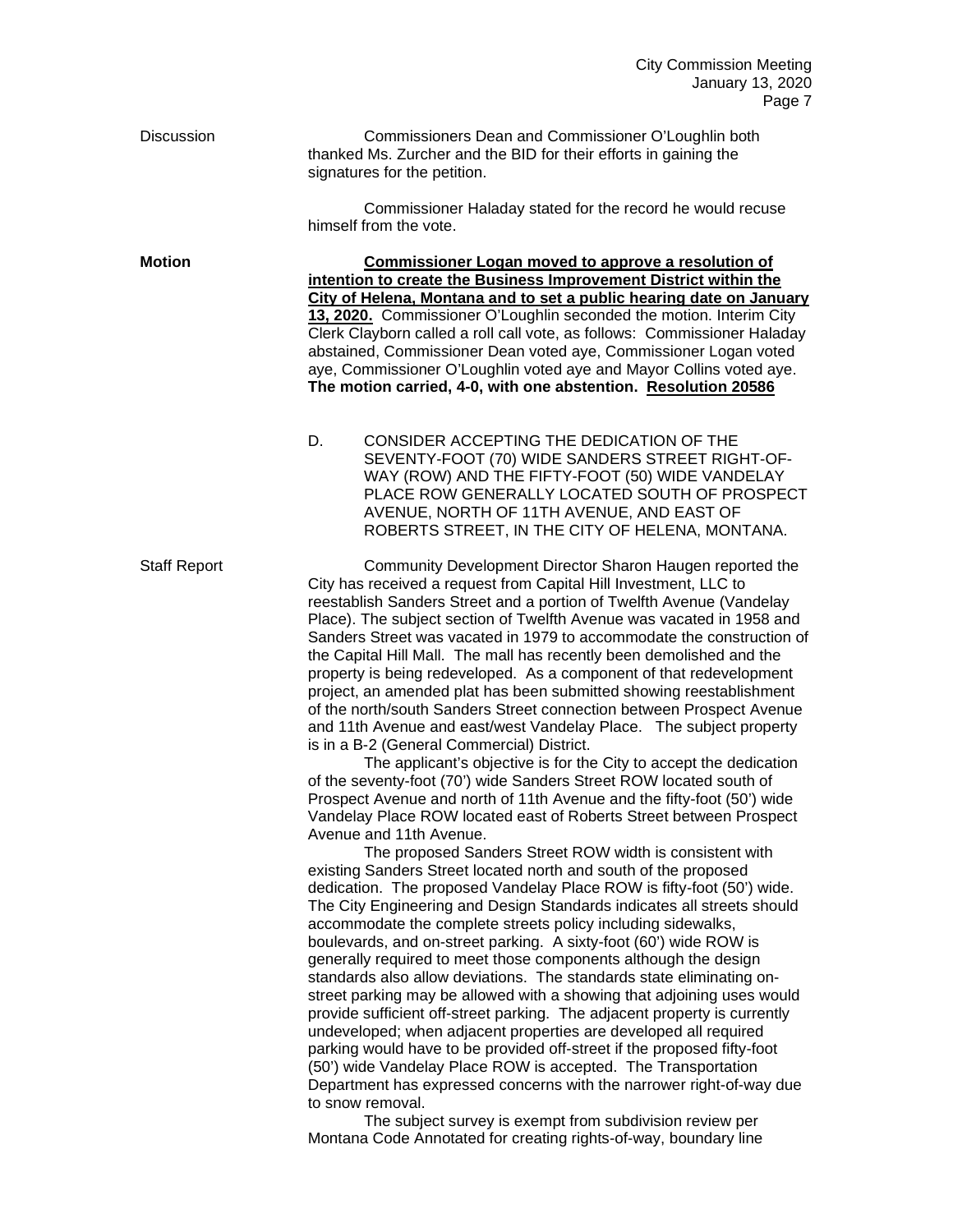|                       | relocations, and aggregations. The only part of the plat the City<br>Commission is reviewing is the acceptance of the ROW dedication.<br>The creation of the Sanders Street extension and Vandelay<br>Place will provide for better transportation connectivity and pedestrian<br>access. The new street ROW will provide better access for proposed<br>commercial lots promoting redevelopment of vacant property and<br>encouraging economic vitality within Helena. The proposed Sanders<br>Street ROW will provide a better location for existing city utilities.<br>Accepting the dedication of street ROW will provide shorter block<br>lengths, better vehicular connectivity, and a more walkable area and may<br>reduce vehicle miles traveled in the Helena area. The City will be<br>responsible for additional street maintenance and traffic enforcement.<br>The fifty-foot (50') wide ROW may result in a narrower street that hinders<br>snow removal.<br>Community Development Director Haugen and staff<br>recommended to accept the dedication of the seventy-foot (70') wide<br>Sanders Street right-of way (ROW) and the fifty-foot (50') wide Vandelay<br>Place ROW generally located south of Prospect Avenue, north of 11th<br>Avenue, and east of Roberts Street, in the City of Helena, Montana. |
|-----------------------|---------------------------------------------------------------------------------------------------------------------------------------------------------------------------------------------------------------------------------------------------------------------------------------------------------------------------------------------------------------------------------------------------------------------------------------------------------------------------------------------------------------------------------------------------------------------------------------------------------------------------------------------------------------------------------------------------------------------------------------------------------------------------------------------------------------------------------------------------------------------------------------------------------------------------------------------------------------------------------------------------------------------------------------------------------------------------------------------------------------------------------------------------------------------------------------------------------------------------------------------------------------------------------------------------------------------------|
| <b>Public Comment</b> | Mayor Collins asked for public comment. None was received.                                                                                                                                                                                                                                                                                                                                                                                                                                                                                                                                                                                                                                                                                                                                                                                                                                                                                                                                                                                                                                                                                                                                                                                                                                                                |
| <b>Motion</b>         | <b>Commissioner Haladay moved to accepting the dedication</b><br>of the seventy-foot (70) wide Sanders Street right-of-way (ROW) and<br>the fifty-foot (50) wide Vandelay Place ROW generally located south<br>of Prospect Avenue, north of 11th Avenue, and east of Roberts<br>Street, in the City of Helena, Montana. Commissioner O'Loughlin<br>seconded the motion.                                                                                                                                                                                                                                                                                                                                                                                                                                                                                                                                                                                                                                                                                                                                                                                                                                                                                                                                                   |
| Discussion            | Commissioner O'Loughlin referenced public interest in the<br>development of the former mall area and the redesign of the streets to<br>create more connectivity, without the large mall structure on the property.<br>Commissioner O'Loughlin stated she was excited to see what the future<br>for the property held and thanked the developers and City Staff for their<br>work on this project.                                                                                                                                                                                                                                                                                                                                                                                                                                                                                                                                                                                                                                                                                                                                                                                                                                                                                                                         |
| Vote                  | Interim City Clerk Clayborn called a roll call vote, as follows:<br>Commissioner Haladay voted aye, Commissioner Dean voted aye,<br>Commissioner Logan voted aye, Commissioner O'Loughlin voted<br>aye and Mayor Collins voted aye. The motion carried, 5-0.                                                                                                                                                                                                                                                                                                                                                                                                                                                                                                                                                                                                                                                                                                                                                                                                                                                                                                                                                                                                                                                              |
|                       | FINAL PASSAGE OF ORDINANCE NO. 3278 INCREASING<br>Е.<br>LOT COVERAGE IN THE R-1 (RESIDENTIAL) AND R-2<br>(RESIDENTIAL) ZONING DISTRICTS; INCREASING<br>MAXIMUM BUILDING HEIGHT IN THE R-1 (RESIDENTIAL), R-<br>2 (RESIDENTIAL), R-3 RESIDENTIAL), R-4 (RESIDENTIAL-<br>OFFICE), AND B-2 (GENERAL COMMERCIAL) ZONING<br>DISTRICTS; AND ELIMINATING MINIMUM LOT SIZES FOR<br>MULTIPLE DWELLING UNITS IN THE R-3, R-4/R-O ZONING<br>DISTRICTS BY AMENDING CHAPTER 4 OF TITLE 11 OF THE<br>HELENA CITY CODE.                                                                                                                                                                                                                                                                                                                                                                                                                                                                                                                                                                                                                                                                                                                                                                                                                  |
| <b>Staff Report</b>   | Community Development Director Haugen reported on<br>December 16, 2019 the Helena City Commission held a public hearing<br>on the proposed amendments to the Conditional Use Permit Chapter. No<br>one from the public spoke regarding the proposed changes. The City<br>Commission unanimously voted (4:0) to approve the Ordinance.                                                                                                                                                                                                                                                                                                                                                                                                                                                                                                                                                                                                                                                                                                                                                                                                                                                                                                                                                                                     |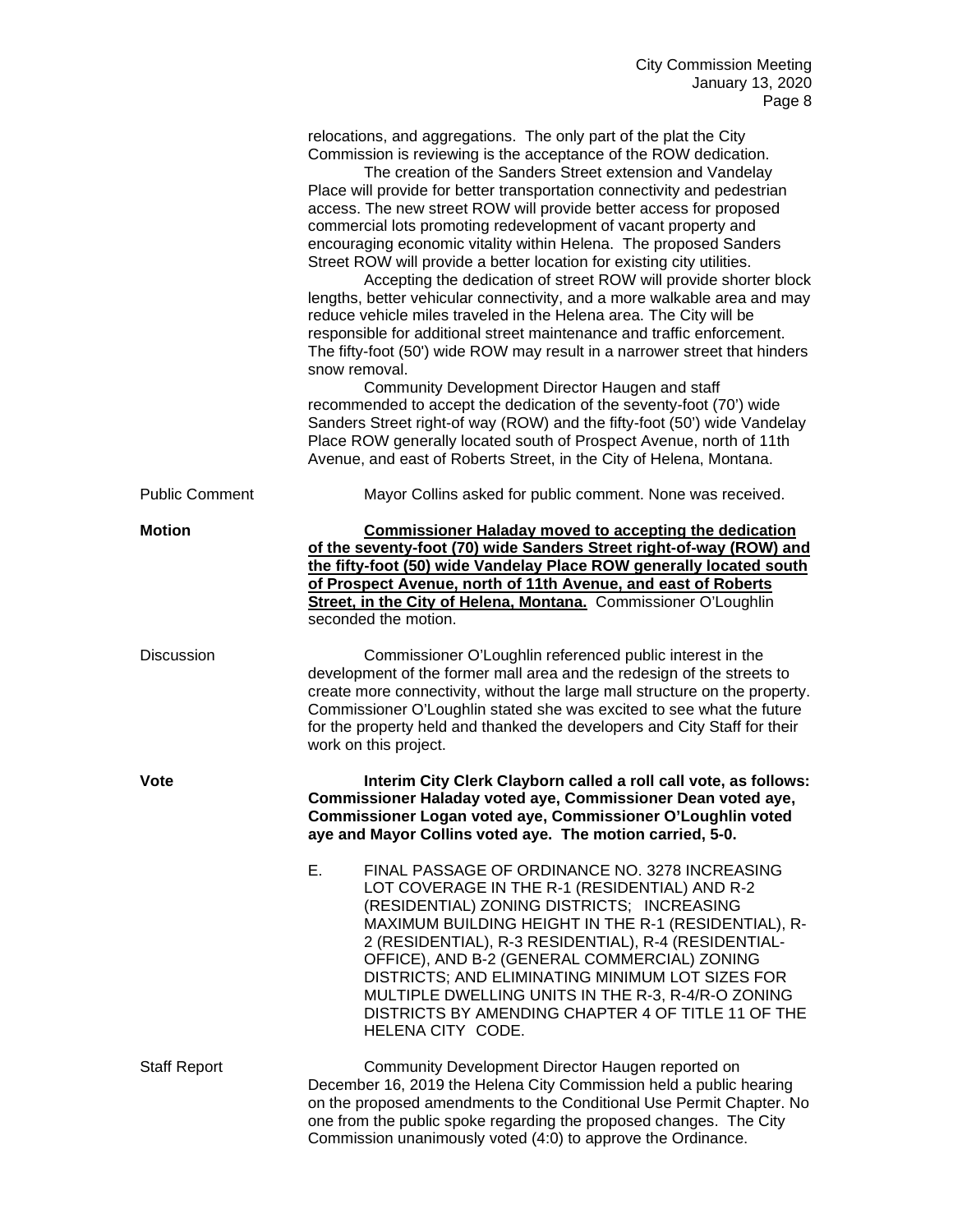Subsequent to the public hearings, City Planning Staff sent notice of the CUP Chapter changes to representatives of the architecture community, HBIA, and realtors in an effort to solicit public comment. Staff received two (2) comments in response which are included below. The two (2) comments received were regarding Section 11-3-8 (B) which indicates that a property's CUP may be revoked if not used for its purpose for 30 continuous business days. Those expressing concerns included situations where a property may be vacant such as, time between rental/sale occupants, or maintenance situations. For clarification, the 30-day time frame only applies when a use is intentionally abandoned; time for remodeling, maintenance, or new owner/tenants does not indicate abandonment provided the same use is continued after the vacancy. Chapter 3 of Title 11 of the City Code contains language to guide the process for a Conditional Use Permit (CUP) including CUP limitations, application requirements, application review, the role of the Zoning and City Commissions, conditions of approval and cessation, or change of conditional uses. The Zoning Commission held three (3) work sessions to evaluate the current CUP Chapter for increasing language clarity and to better define the decision-making parameters. Other communities' regulations, past CUP applications, and the current Helena review process were considered. On December 3, 2019 the Zoning Commission held a public hearing on revising the Conditional Use Permit Chapter and reviewed the proposed Ordinance. No members of the public spoke or submitted comments on the proposed changes. The Zoning Commission voted (5:0) to approve the Ordinance with one additional amendment.

The amendments to Chapter 3 of Title 11 are identified in the attached Ordinance. Five (5) major areas impacted by the ordinance are:

> 1. CUP Review Standards. The review criteria language is changed from "significantly increase" or will not "significantly reduce or impair" to will not "adversely impact."

2. CUP Impact Evaluation. The existing factors have been reorganized and clarified, as well as new factors have been added. A greater emphasis on impacts to adjacent properties and the larger neighborhood is a new focus. Clearer direction for considering public input is also included.

3. CUP Mitigating Conditions. Possible conditions of approval are enumerated in the chapter to provide more direction for the Zoning and City Commissions. Although additional conditions may be imposed depending on the impacts, this list is expected to be beneficial to the applicant and can help provide predictability in the process.

4. Changing Conditions. The fourth change is intended to fill a gap in the limitations to a CUP approval as it relates to changes in the site plan as a CUP is developed. It is important to have a process in place to be able to determine if a "material change" has occurred in a CUP. This change will allow staff to work with applicants to keep CUPs up to date.

5. CUP Revocation. The fifth substantive change to the ordinance comes in the section regarding the ability to revoke a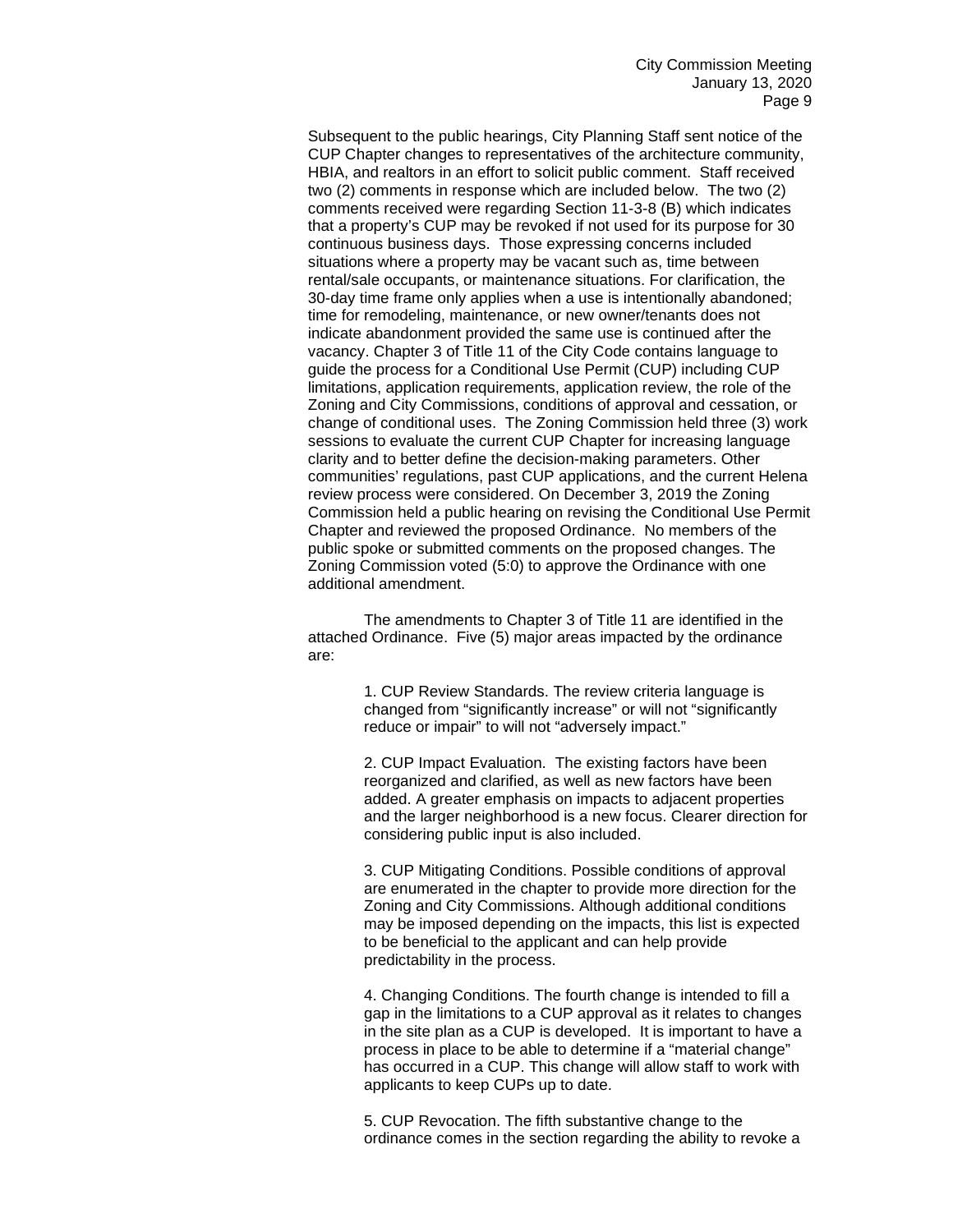CUP. The proposed Ordinance would include a new process with standards to revoke a CUP that is not in compliance with the approved conditions or has ceased to operate on the property.

The proposed changes give the Zoning Commission and the City Commission the ability to vet CUP applications against a new standard of "adverse impacts" instead of "significantly increase," and will help clarify the chapter by updating the language to match the new standards and factors. The proposed language more clearly relates back to the potential impacts on the adjacent neighborhoods.

Director Haugen recommended approval of final passage of Ordinance No. 3278 revising the Conditional Use Permit process by amending Chapter 3 of Title 11 of the Helena City Code.

Discussion Commissioner Dean asked if there were others which shared the concern expressed regarding and B2, and if this an example of moving to quickly using the Growth Policy from 2011 before the passage of the 2020 Growth Policy. Ms. Ray stated the 2020 Growth Policy has been reviewed for goals and recommendations specific to the housing market and these were considered when Staff brought the proposed amendment to this ordinance to the Commission.

Commissioner Haladay asked if the Commission wanted to amend the B2 zoning to raise the height restriction to 75-feet would Ms. Ray clarify the restrictions, if any, to amend the height restrictions for this district. Ms. Ray stated as long as the area was not adjacent to residential property, the height restriction could be amended. Commissioner Haladay stated the 2011 Growth Policy Update was not in his opinion the most ambitious from a density and infill stand point.

Commissioner Logan asked if the updates were approved tonight, what opportunity would an existing landowner have to protest the zoning changes made tonight. Director Haugen stated if the proposed changes were adopted, they were considered final, and tonight would be the appropriate opportunity for anyone to express concern regarding the changes to the Commission to consider.

Commissioner Dean asked the average height of the R2 zone home. How significant is the difference in the height allowances in two different zoning districts. Director Haugen stated the standard height for residential housing in the Helena area is approximately 24 feet, however, there was not a data point being tracked specifically for "average" height.

| <b>Public Comment</b> | Mayor Collins asked if there was any public comment on this<br>matter.                                                                                   |
|-----------------------|----------------------------------------------------------------------------------------------------------------------------------------------------------|
|                       | Jason Davis, SMAR Architects, spoke regarding a letter he wrote<br>to the Commission, regarding the use of the updates to allow for a dense              |
|                       | and economic building option to offer additional housing in the area.                                                                                    |
|                       | Michael O'Neill, Helena Housing Authority, spoke in favor of the<br>ordinance. This would provide options which will allow for much more                 |
|                       | efficient and effective use of the land, and this would put less burden on<br>the City and its taxpayers.                                                |
|                       | Greg Wirth, Stahly Engineering and resident 3530 Centennial                                                                                              |
|                       | Dr., spoke in favor of the ordinance. Mr. Wirth also spoke in favor of an<br>amendment to allow for in increased height restrictions in the B2 district. |
|                       | Jacob Kuntz, Director of Habitat for Humanity, spoke in favor of                                                                                         |
|                       | the Ordinance, stating this would allow for additional options for<br>acquisition of remodel options of blighted properties within the City limits       |
|                       | and give additional options for affordable housing.                                                                                                      |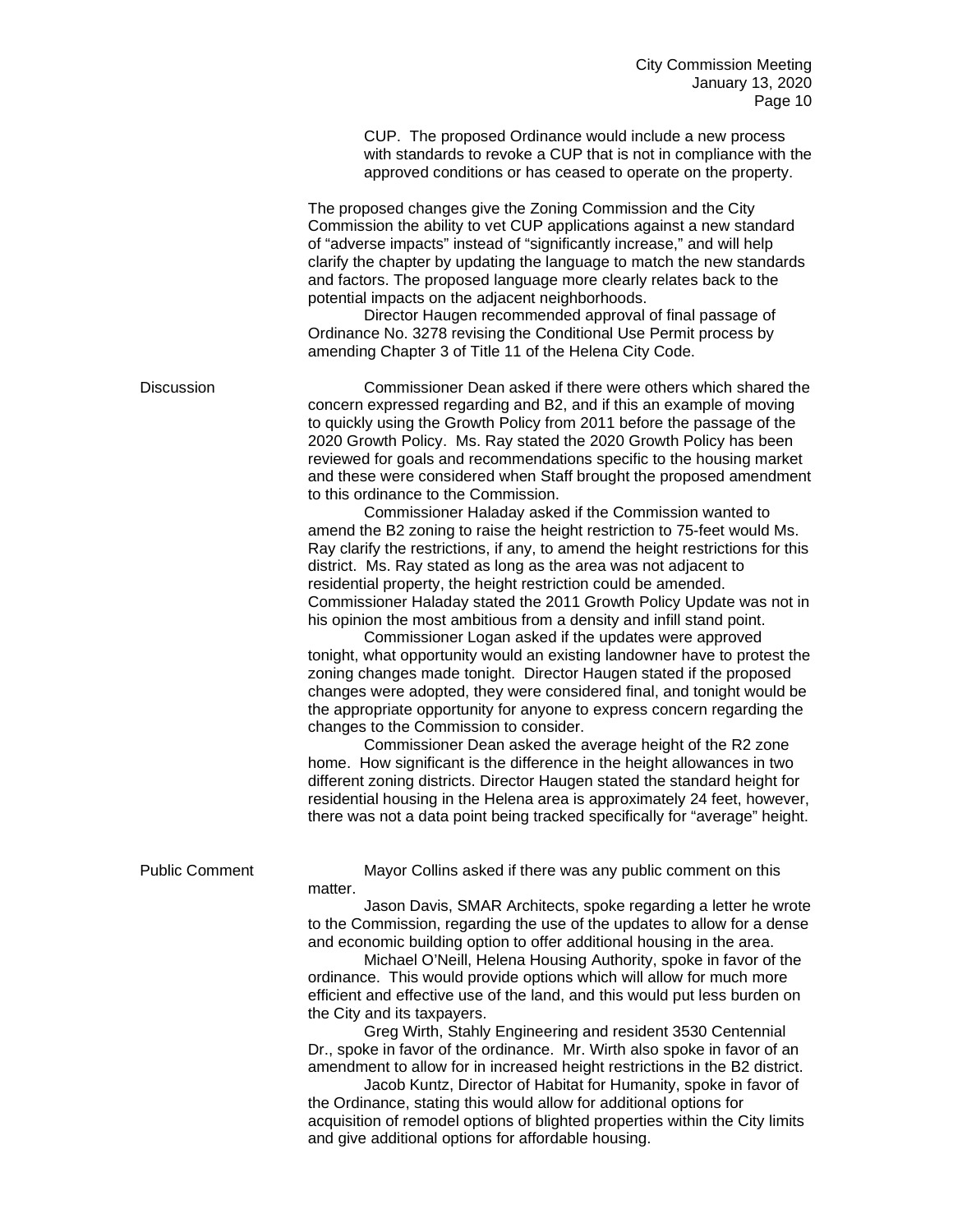| William Galen, of Helena Board of Realtors, spoke in favor of the   |
|---------------------------------------------------------------------|
| ordinance and stated this would assist in providing more affordable |
| housing.                                                            |

George Harris, Executive Officer of Helena Board of Realtors, stated he would be in favor of the ordinance.

Discussion Commissioner O'Loughlin asked Director Haugen to expand staff's decision on height restrictions within the B2 district, and what staff's recommendation would be regarding an amendment tonight to allow for the height restriction to be raised to 75 feet; and to also clarify the process for moving outside the parameters of a zoning ordinance, would this require a variance or CUP. Director Haugen stated it would be a variance to build higher than the zoning ordinance would allow. Director Haugen stated City Staff would not be opposed to raising the height restrictions, especially due to follow up comment in favor of the higher standard in the architectural and design community.

Commissioner Haladay asked Mr. Davis if he would speak to the other cities which are adopting these types of policies. Mr. Davis stated the City of Bozeman was allowed up to 70-feet to top of structure with an allowance of 4-5 feet for additional architectural structures, if needed. Mr. David stated variances would be a burdensome way of dealing with the allowance for additional building height.

| <b>Motion</b>                                 | Commissioner O'Loughlin moved to approve final passage<br>of Ordinance No. 3278 increasing lot coverage in the R-1<br>(Residential) and R-2 (Residential) Zoning Districts; increasing<br>maximum building height in the R-1 (Residential), R-2 (Residential),<br>R-3 Residential), R-4 (Residential-Office), and B-2 (General<br><b>Commercial) Zoning Districts; and eliminating minimum lot sizes</b><br>for multiple dwelling units in the R-3, R-4/R-O Zoning Districts by<br>amending Chapter 4 of Title 11 of the Helena City Code.<br>Commissioner Haladay seconded the motion. |
|-----------------------------------------------|-----------------------------------------------------------------------------------------------------------------------------------------------------------------------------------------------------------------------------------------------------------------------------------------------------------------------------------------------------------------------------------------------------------------------------------------------------------------------------------------------------------------------------------------------------------------------------------------|
| Discussion                                    | Commissioner Logan stated the concerns he had raised<br>previously were related to the property owners who have owned homes<br>in the area for decades and the zoning may allow structures of significant<br>height to build adjacent to their property, however, it was clear with the<br>public commentary received prior to and during the meeting tonight there<br>was support for the Ordinance.                                                                                                                                                                                   |
| <b>Amendment to</b><br><b>Original Motion</b> | <b>Commissioner Haladay moved to amend the motion to</b><br>increase the height to 75 feet in a B2 district. Commissioner<br>O'Loughlin seconded the motion.                                                                                                                                                                                                                                                                                                                                                                                                                            |
| <b>Discussion</b>                             | Commissioner Haladay stated the purpose of the changes to the<br>zoning ordinances was to remove regulatory encumbrances to the<br>process for those who would like to build within these districts and<br>adding the additional height would avoid forcing those interested in<br>building having to apply for variances.                                                                                                                                                                                                                                                              |
| Vote on<br>Amendment                          | Interim City Clerk Clayborn called a roll call vote, as follows:<br>Commissioner Haladay voted aye, Commissioner Dean voted aye,<br>Commissioner Logan voted aye, Commissioner O'Loughlin voted<br>aye and Mayor Collins voted aye. The motion carried, 5 - 0.                                                                                                                                                                                                                                                                                                                          |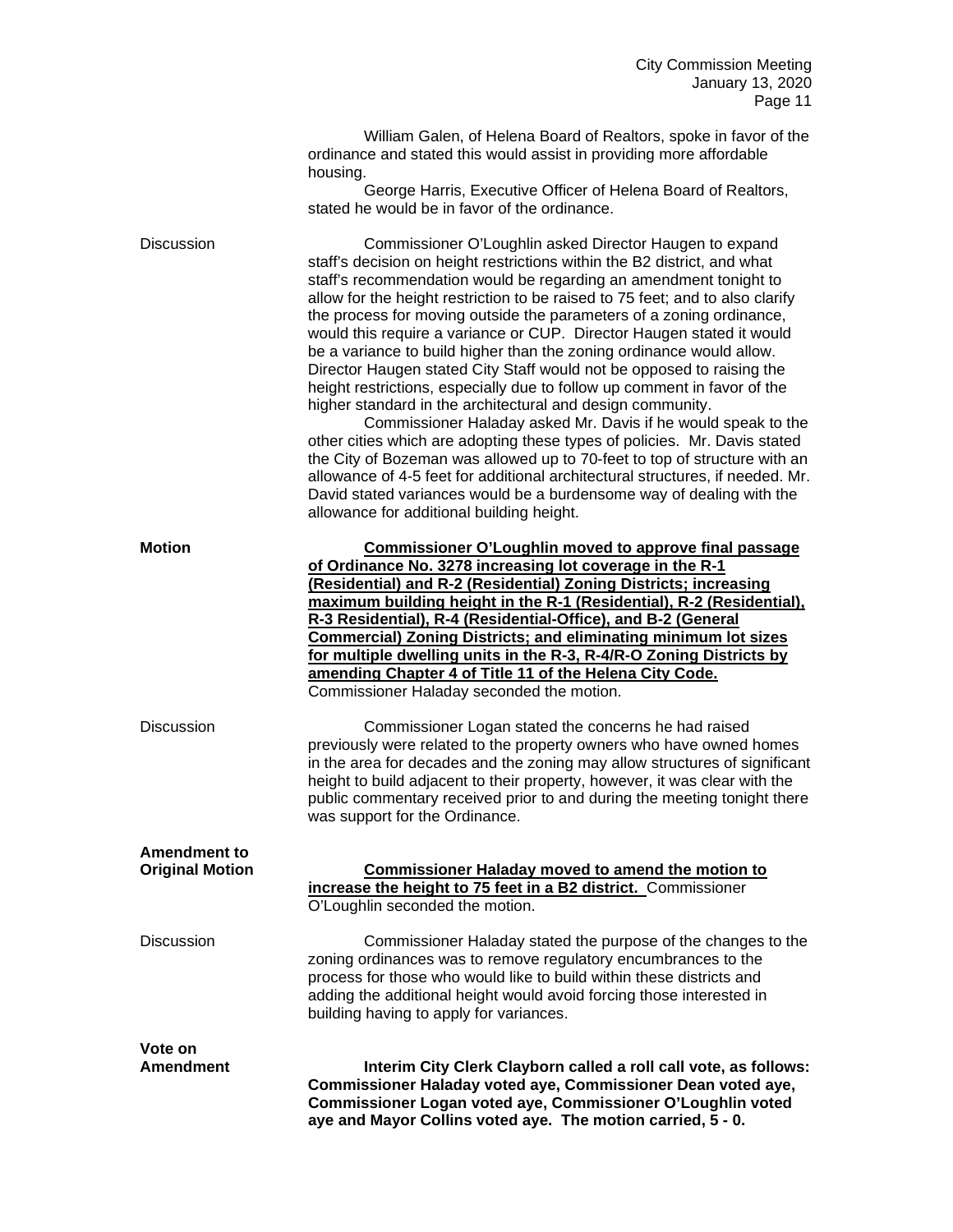Discussion Commissioner Dean asked if "floating" height restrictions in some of the zoning districts. Director Haugen stated this was not part of previous discussions, and it could possibly involve administrative problems for implementation for this type of restriction.

> Commissioner O'Loughlin stated she supported the ordinances and respected the feedback and support from public and City Staff, and this amendment was consistent with previous discussions about the development of the downtown district.

Commissioner Haladay stated the passage of these types of changes to zoning districts were being discussed throughout the country, in order to remove barriers to affordable housing for populations, and he was in support of the changes.

# **Vote on<br>Motion as Amended**

**Interim City Clerk Clayborn called a roll call vote, as follows: Commissioner Haladay voted aye, Commissioner Dean voted aye, Commissioner Logan voted aye, Commissioner O'Loughlin voted aye and Mayor Collins voted aye. The motion carried, 5 - 0. Ordinance 3278**

F. FINAL PASSAGE OF ORDINANCE NO. 3279 REVISING THE CONDITIONAL USE PERMIT (CUP) PROCESS BY AMENDING CHAPTER 3 OF TITLE 11 OF THE HELENA CITY CODE TO PROVIDE BETTER GUIDANCE FOR APPLICANTS AND DECISION MAKERS.

Staff Report Community Development Director Haugen introduced City Planner Hillary Taylor who would report on this item. Ms. Taylor reported on December 16, 2019 the Helena City Commission held a public hearing on the proposed amendments to the Conditional Use Permit Chapter. No one from the public spoke regarding the proposed changes. The City Commission unanimously voted (4:0) to approve the Ordinance. Subsequent to the public hearings, City Planning Staff sent notice of the CUP Chapter changes to representatives of the architecture community, HBIA, and realtors in an effort to solicit public comment. Staff received two (2) comments in response which are included below. The two (2) comments received were regarding Section 11-3-8 (B) which indicates that a property's CUP may be revoked if not used for its purpose for 30 continuous business days. Those expressing concerns included situations where a property may be vacant such as, time between rental/sale occupants, or maintenance situations. For clarification, the 30-day time frame only applies when a use is intentionally abandoned; time for remodeling, maintenance, or new owner/tenants does not indicate abandonment provided the same use is continued after the vacancy. Chapter 3 of Title 11 of the City Code contains language to guide the process for a Conditional Use Permit (CUP) including CUP limitations, application requirements, application review, the role of the Zoning and City Commissions, conditions of approval and cessation, or change of conditional uses. The Zoning Commission held three (3) work sessions to evaluate the current CUP Chapter for increasing language clarity and to better define the decision-making parameters. Other communities' regulations, past CUP applications, and the current Helena review process were considered. On December 3, 2019 the Zoning Commission held a public hearing on revising the Conditional Use Permit Chapter and reviewed the proposed Ordinance. No members of the public spoke or submitted comments on the proposed changes. The Zoning Commission voted (5:0) to approve the Ordinance with one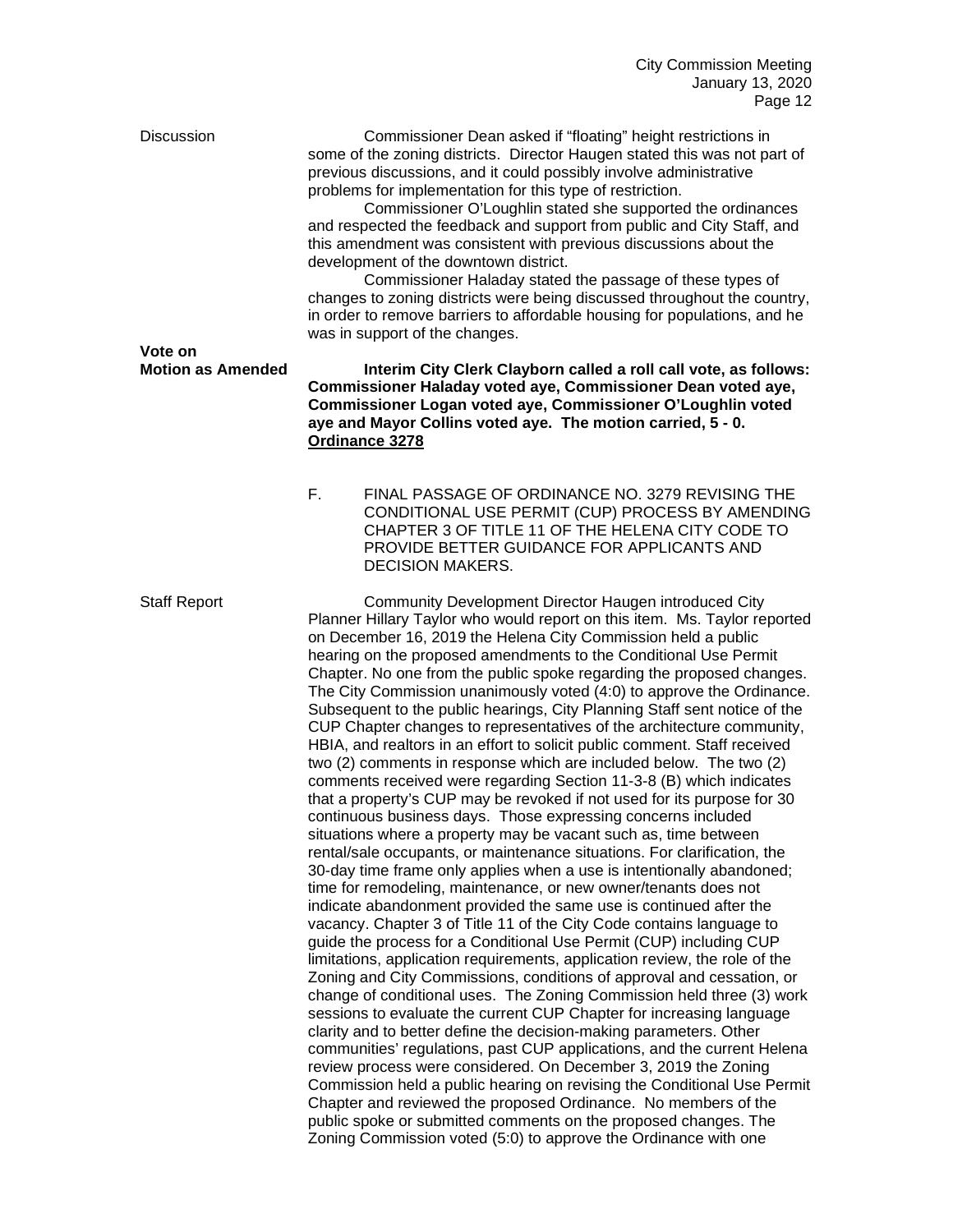|                       | additional amendment. Proposal/Objective: The amendments to Chapter<br>3 of Title 11 are identified in the attached Ordinance. Five (5) major<br>areas impacted by the ordinance are: 1. CUP Review Standards. The<br>review criteria language is changed from "significantly increase" or will<br>not "significantly reduce or impair" to will not "adversely impact." 2. CUP<br>Impact Evaluation. The existing factors have been reorganized and<br>clarified, as well as new factors have been added. A greater emphasis<br>on impacts to adjacent properties and the larger neighborhood is a new<br>focus. Clearer direction for considering public input is also included. 3.<br>CUP Mitigating Conditions. Possible conditions of approval are<br>enumerated in the chapter to provide more direction for the Zoning and<br>City Commissions. Although additional conditions may be imposed<br>depending on the impacts, this list is expected to be beneficial to the<br>applicant and can help provide predictability in the process. 4. Changing<br>Conditions. The fourth change is intended to fill a gap in the limitations to<br>a CUP approval as it relates to changes in the site plan as a CUP is<br>developed. It is important to have a process in place to be able to<br>determine if a "material change" has occurred in a CUP. This change will<br>allow staff to work with applicants to keep CUPs up to date. 5. CUP<br>Revocation. The fifth substantive change to the ordinance comes in the<br>section regarding the ability to revoke a CUP. The proposed Ordinance<br>would include a new process with standards to revoke a CUP that is not<br>in compliance with the approved conditions or has ceased to operate on<br>the property. The proposed changes give the Zoning Commission and<br>the City Commission the ability to vet CUP applications against a new<br>standard of "adverse impacts" instead of "significantly increase," and will<br>help clarify the chapter by updating the language to match the new<br>standards and factors. The proposed language more clearly relates back<br>to the potential impacts on the adjacent neighborhoods. |
|-----------------------|-----------------------------------------------------------------------------------------------------------------------------------------------------------------------------------------------------------------------------------------------------------------------------------------------------------------------------------------------------------------------------------------------------------------------------------------------------------------------------------------------------------------------------------------------------------------------------------------------------------------------------------------------------------------------------------------------------------------------------------------------------------------------------------------------------------------------------------------------------------------------------------------------------------------------------------------------------------------------------------------------------------------------------------------------------------------------------------------------------------------------------------------------------------------------------------------------------------------------------------------------------------------------------------------------------------------------------------------------------------------------------------------------------------------------------------------------------------------------------------------------------------------------------------------------------------------------------------------------------------------------------------------------------------------------------------------------------------------------------------------------------------------------------------------------------------------------------------------------------------------------------------------------------------------------------------------------------------------------------------------------------------------------------------------------------------------------------------------------------------------------------------------------------------------------------------------------|
| Discussion            | Commissioner Dean stated her concerns on this item were<br>similar to the previous items, asking if this was an example of making<br>revisions prior to the adoption of the 2019/2020 Growth policy update.<br>Commissioner Dean asked if clarification was needed to the<br>30-day discontinuation of use given some of the public commentary<br>received.                                                                                                                                                                                                                                                                                                                                                                                                                                                                                                                                                                                                                                                                                                                                                                                                                                                                                                                                                                                                                                                                                                                                                                                                                                                                                                                                                                                                                                                                                                                                                                                                                                                                                                                                                                                                                                   |
|                       | Ms. Taylor stated the 30-day time frame only applied when the<br>use was intentionally abandoned, and in reference to the Growth Policy<br>concerns expressed, the updates to the Growth Policy were taken into<br>consideration when addressing the updates to the process for CUP.<br>Director Haugen stated this process was in answer to a much<br>needed update to the CUP for both the public and the Commission, and<br>Director Haugen concurred the updates were developed in conjunction to<br>the Growth Policy updates.                                                                                                                                                                                                                                                                                                                                                                                                                                                                                                                                                                                                                                                                                                                                                                                                                                                                                                                                                                                                                                                                                                                                                                                                                                                                                                                                                                                                                                                                                                                                                                                                                                                           |
| <b>Public Comment</b> | Mayor Collins asked for public comment. None was received.                                                                                                                                                                                                                                                                                                                                                                                                                                                                                                                                                                                                                                                                                                                                                                                                                                                                                                                                                                                                                                                                                                                                                                                                                                                                                                                                                                                                                                                                                                                                                                                                                                                                                                                                                                                                                                                                                                                                                                                                                                                                                                                                    |
| Motion                | <b>Commissioner O'Loughlin moved to approve Move to</b><br>approve final passage of Ordinance No. 3279 revising the<br>Conditional Use Permit process by amending Chapter 3 of Title 11<br>of the Helena City Code. Commissioner Haladay seconded the motion.                                                                                                                                                                                                                                                                                                                                                                                                                                                                                                                                                                                                                                                                                                                                                                                                                                                                                                                                                                                                                                                                                                                                                                                                                                                                                                                                                                                                                                                                                                                                                                                                                                                                                                                                                                                                                                                                                                                                 |
| Discussion            | Commissioner O'Loughlin stated she had not been looking at<br>this particular item as it pertains to the Growth Policy Update and<br>appreciated the questions in this regard. The Commissioner stated she<br>felt previous CUP process had some challenges and this shifts the<br>burden of the CUP process onto the applicant from staff and this made                                                                                                                                                                                                                                                                                                                                                                                                                                                                                                                                                                                                                                                                                                                                                                                                                                                                                                                                                                                                                                                                                                                                                                                                                                                                                                                                                                                                                                                                                                                                                                                                                                                                                                                                                                                                                                      |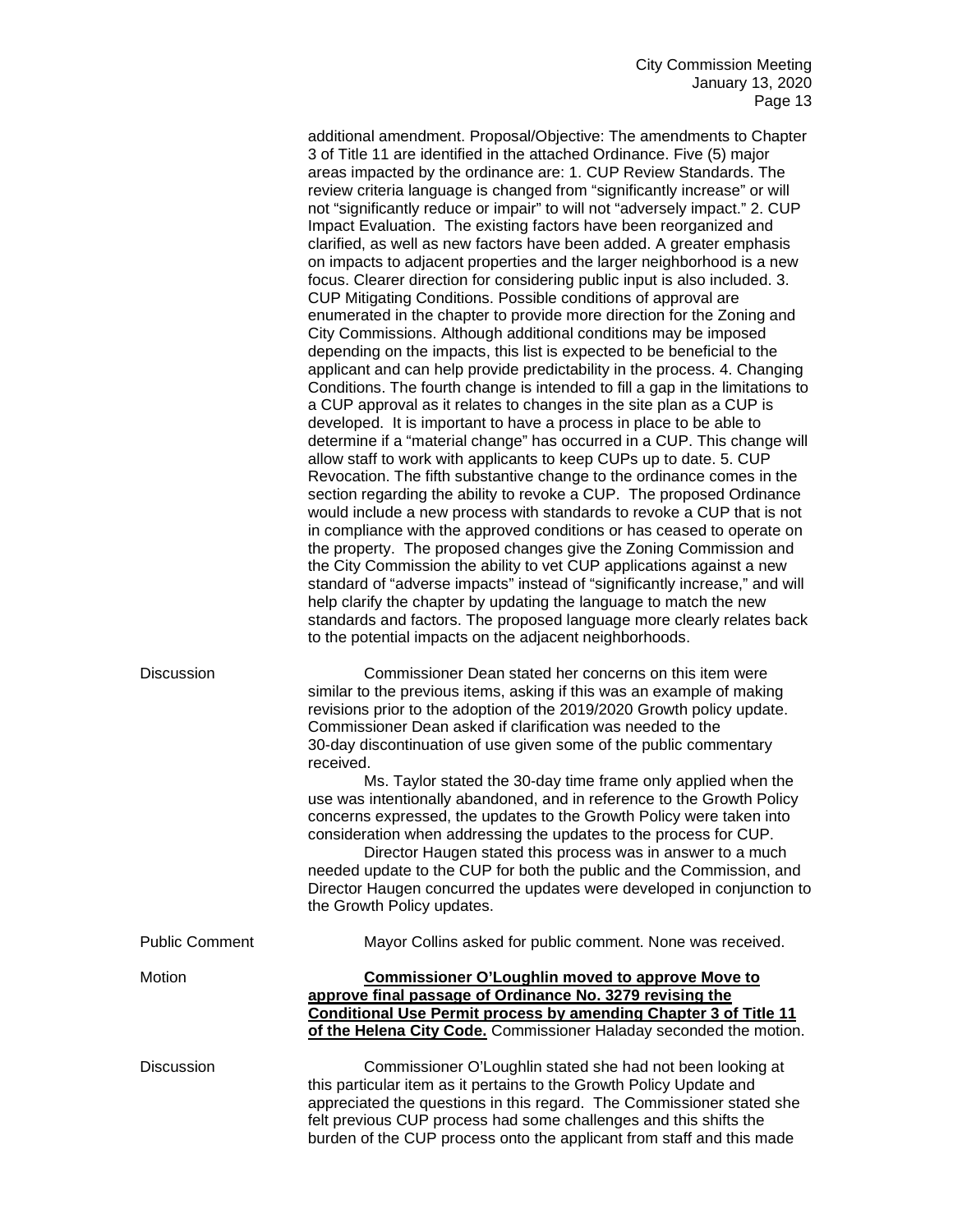sense, making for a cleaner and clearer process moving forward.

**Vote Interim City Clerk Clayborn called a roll call vote, as follows: Commissioner Haladay voted aye, Commissioner Dean voted aye, Commissioner Logan voted aye, Commissioner O'Loughlin voted aye and Mayor Collins voted aye. The motion carried, 5-0 Ordinance 3279**

*Public Hearings* PUBLIC HEARINGS

A. CONSIDER FINAL PASSAGE OF AN ORDINANCE AMENDING THE HELENA CITY CODE TO ALLOW FOR THE DISCRETIONARY WAIVER OF CITY FEES ON AFFORDABLE HOUSING PROJECTS TO BE CONSTRUCTED IN THE CITY OF HELENA.

Staff Report Community Development Director Sharon Haugen reported the Helena City Commission established as a priority the creation and/or rehabilitation of workforce housing into the Helena community and developed a housing strategy to address some of these issues. The consideration of the waiver or partial waiver of building-related fees is part of this affordable housing strategy. Other mechanisms such as zoning changes, establishment of a land trust, and surplus underutilized property are also actions being considered by the Commission. On December 9th, the Commission approved the first passage of a resolution that would allow the Commission to waive a portion or all of any fee imposed by the City for an affordable housing project. During the December 9th meeting, representatives of two local nonprofits testified as to the advantage the fee waiver would have to their affordable housing projects. Jacob Kunz and Greg Wirth, representing Habitat for Humanity, stated the waiver of all or a portion of the fees would allow Habitat to spend limited resources on more materials. Andrew Chanania, representing RMDC, discussed that waiver of fees from the City makes local projects more competitive. The fee waiver will assist in keeping the per-unit costs lower to satisfy the funding agencies. The City has limited resources to support affordable housing, and the waiver program outlined in this ordinance will provide the opportunity to assist in addressing the problem of housing affordability. Proposal/Objective: The purpose of this ordinance is to establish a mechanism for the City of Helena to provide an incentive for affordable housing units within the City. The mechanism being proposed is the waiver of building related fees. Advantage: Cost reductions in any form (fee waivers being one of them) can help projects more than additional capital. Many developers are running into a problem with the per-unit cost limit. When the developer exceed the per-unit cost limit on a project, the developer gets penalized with the next competitive 9% tax credit project. This might even have an impact for other projects proposed in the City. The assistance provided by the City for affordable housing also meets the housing goals identified in the Growth Policy. Notable Energy Impact: None identified Disadvantage: The waiver or partial waiver of building related fees will cause a decrease in revenue for the building division. The City Commission will balance the benefit of a fee waiver with the other factors the Commission deems relevant. The loss to the Building Division and possible other Departments will be offset by the community benefit associated with the projects by providing the affordable housing.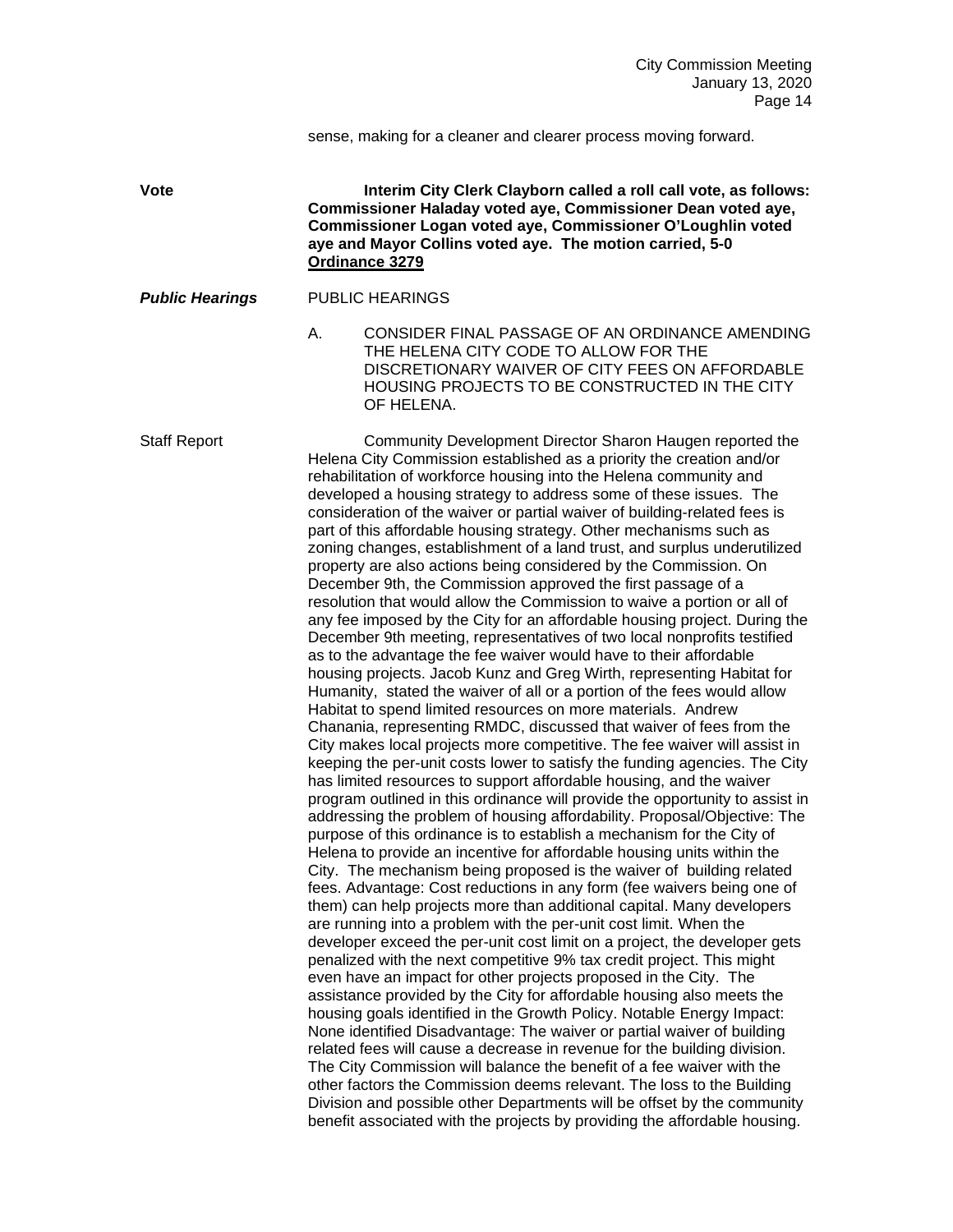|                         | City Staff recommended the approval of final passage of an<br>Ordinance amending the Helena City Code to allow for the discretionary<br>waiver of City fees on affordable housing projects to be constructed in<br>the City of Helena.                                                                                                                                                                                                                                                                                                                                                                                                                                                                                                                                                                                                                                                                                                                                                                                                                                                                                                                                                                                                                                                                                                                                                                                                                                                                                                                                                                                                                                                                                                                                                                                                                                                                                                                                                                                 |
|-------------------------|------------------------------------------------------------------------------------------------------------------------------------------------------------------------------------------------------------------------------------------------------------------------------------------------------------------------------------------------------------------------------------------------------------------------------------------------------------------------------------------------------------------------------------------------------------------------------------------------------------------------------------------------------------------------------------------------------------------------------------------------------------------------------------------------------------------------------------------------------------------------------------------------------------------------------------------------------------------------------------------------------------------------------------------------------------------------------------------------------------------------------------------------------------------------------------------------------------------------------------------------------------------------------------------------------------------------------------------------------------------------------------------------------------------------------------------------------------------------------------------------------------------------------------------------------------------------------------------------------------------------------------------------------------------------------------------------------------------------------------------------------------------------------------------------------------------------------------------------------------------------------------------------------------------------------------------------------------------------------------------------------------------------|
| <b>Discussion</b>       | Commissioner Haladay asked Director Haugen to speak to the<br>concerns raised regarding the adoption of this fee waiver tonight.<br>Director Haugen stated there were valid concerns regarding changes to<br>the Average Minimum Income (AMI) required, and there would be<br>potential for a loss of revenue to the City given the size and scope of the<br>project allowed to be eligible for this fee waiver.<br>Commissioner O'Loughlin asked what the City's mechanism<br>would be for applying the 60% AMI. Director Haugen stated, as written,<br>100% of units would need to meet the 60% AMI in order to qualify.                                                                                                                                                                                                                                                                                                                                                                                                                                                                                                                                                                                                                                                                                                                                                                                                                                                                                                                                                                                                                                                                                                                                                                                                                                                                                                                                                                                             |
| <b>Public Testimony</b> | Mayor Collins declared the public portion of the hearing open<br>and called for any public testimony on this item.<br>Michael O'Neill, Executive Director of Helena Housing Authority,<br>and spoke in favor of the fee waiver. Mr. O'Neill stated the waiver of<br>fees would be a benefit to so many projects which serve to offer<br>affordable housing and clarifying the language which speaks to new<br>construction vs. preservation of existing would also allow for further<br>options in order to address the affordable housing shortage. Mr. O'Neill<br>also encouraged the Commission to consider the 80%, since many other<br>the groups which seek to provide affordable housing have adopted the<br>80% standard.<br>Jacob Kuntz, Exec Director Habitat for Humanity, stated the vast<br>majority of the families served by Habitat fall into 60% or below,<br>however, recently the group has adopted the changes to reach the 80%<br>threshold. The group was also working to provide repairs to homes to<br>make the homes sustainable. Mr. Kuntz stated the increase to the AMI<br>for the projects would be helpful and this allow for further service to<br>others who can't quite meet the 60% standard.<br>Liz Mogstad, Exec Director of Housing for Rocky Mountain<br>Development Council, spoke in favor of the fee waivers. Ms. Mogstad<br>echoed the remarks of the others, but also spoke to the Economic<br>advantages locally.<br>Mariah Ramirez, Community Impact of the United Way, spoke in<br>favor of the fee waiver.<br>Katie Loveland, 1507 E Broadway St, spoke in favor of the fee<br>waivers.<br>Jaqueline Isley, Lewis and Clark Public Health, spoke in favor of<br>the fee waivers, and an increase of the AMI to a threshold of 80%.<br>Greg Wirth, spoke as Board Chair of Habitat for Humanity, spoke<br>in favor of the Ordinance, and the increase of the AMI threshold to 80%.<br>William Galen, Helena Association of Realtors, spoke in favor of<br>the Ordinance. |
| <b>Discussion</b>       | Commissioner O'Loughlin asked Ms. Mogstead to speak to the<br>Red Alder project, as to how many units were in the project and what the<br>average AMI was of the project. Ms. Mogstead stated the project<br>consisted of 85 units, and the Project consisted of a variety of AMI<br>thresholds. Commissioner O'Loughlin asked Mr. Kuntz to speak to the<br>same type of issues, as Ms. Mogstead spoke to. Mr. Kuntz stated there<br>were difficulties in the process of combining many different funding<br>sources and revenue donations made the process difficult. Mr. Kuntz                                                                                                                                                                                                                                                                                                                                                                                                                                                                                                                                                                                                                                                                                                                                                                                                                                                                                                                                                                                                                                                                                                                                                                                                                                                                                                                                                                                                                                       |